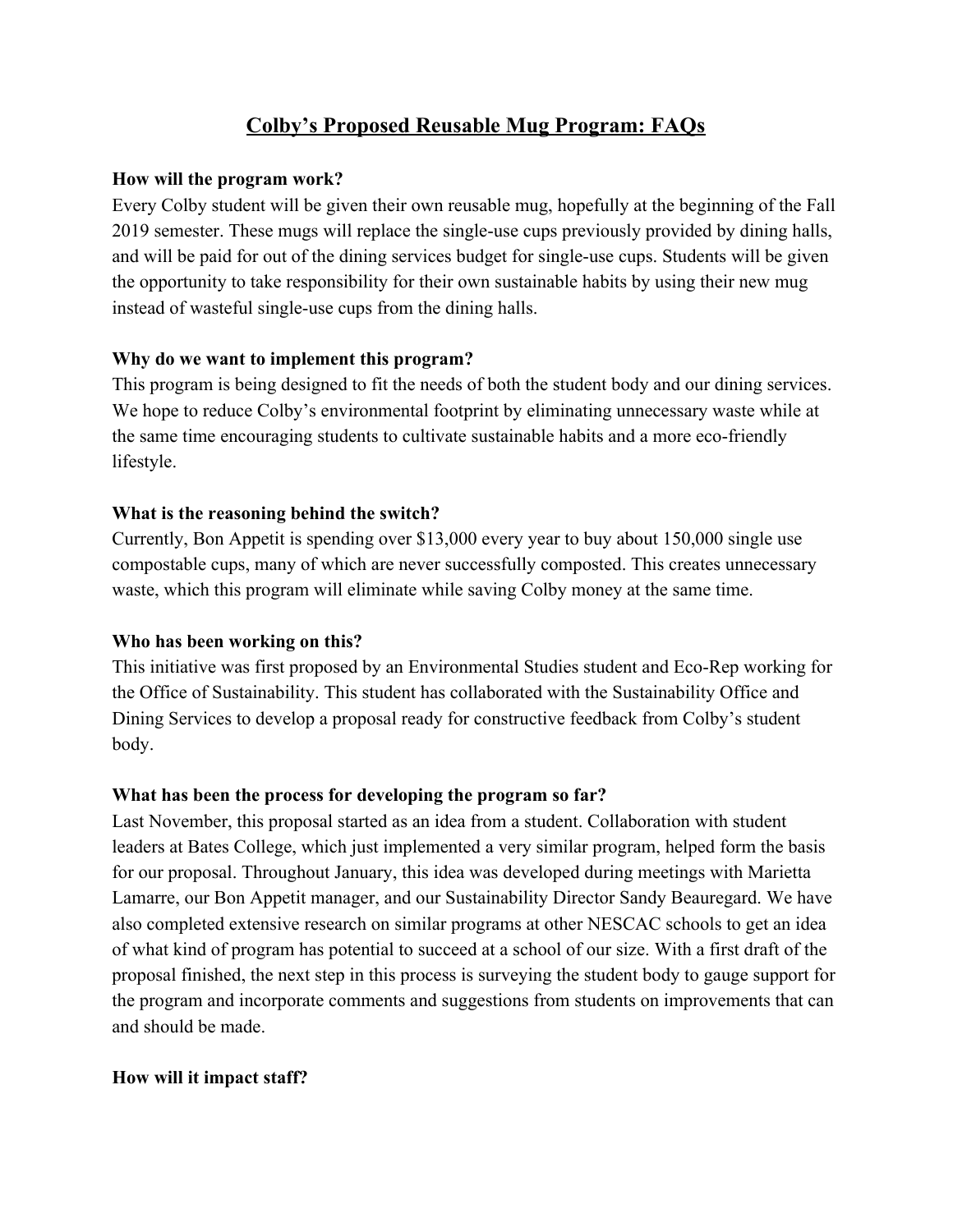So far in the process the dining staff representative has been enthusiastically supportive of this initiative and is excited to work with us to ensure success. The staff will not be adversely affected by the program.

# **What is the financial impact of this program?**

Depending on which model of mug we choose, the dining services will save between \$600 - \$6,500 during the first year of the program, and will save between \$10,500 -\$12,000 in all following years.

# **I'm worried about personal convenience - what if I forget my mug but still want to take coffee or tea from the dining hall?**

The design of this program has been chosen partly because of the responsibility it shifts to the Colby student to bring their own reusable mug to the dining hall. Yes, it will take some time to get used to planning ahead when you want coffee or tea to go, but ultimately we are hoping this program will have a lasting impact and encourage students to use reusable mugs not only at Colby but also at home and after graduating.

# **Why are we choosing this program over the dining hall providing mugs that students can take and return?**

We considered this model during the brainstorming process! Although it might have potential to ease responsibility from the students, it is unlikely to work at Colby. A few years ago we actually tried this model, where the dining halls provide reusable mugs which students use and return to the dining halls, and it proved financially unsustainable and generally ineffective. The mugs were not returned and many ended up in the trash or recycling, so that the cost of buying new mugs every year resulted in costing the college more money than it was saving. We want to learn from this experience and introduce a slightly different model program in the hopes of success!

# **I have an opinion/feedback about this program!**

Awesome! We want as much feedback as we can get to structure the program in the students' best interest! Head over to this <u>[form](https://docs.google.com/forms/d/1-ambEjMh0IPKF2yRg3kwI-LXO8Z50alE3fOGRnFxJM0/edit)</u> and tell us what you think!

# **I think I know a better solution to this goal of eliminating single-use cups from dining halls!**

That's great! We are excited about our program but always looking for ways to improve it because we want to give the program the best chance of success as possible! Please fill out this [form](https://docs.google.com/forms/d/1-ambEjMh0IPKF2yRg3kwI-LXO8Z50alE3fOGRnFxJM0/edit) so we can hear about your idea and incorporate it into our proposal!

# **I have a question not on this list!**

Fantastic! We'd love to answer it, just fill out this <u>form</u> and we'll get back to you as soon as we can!